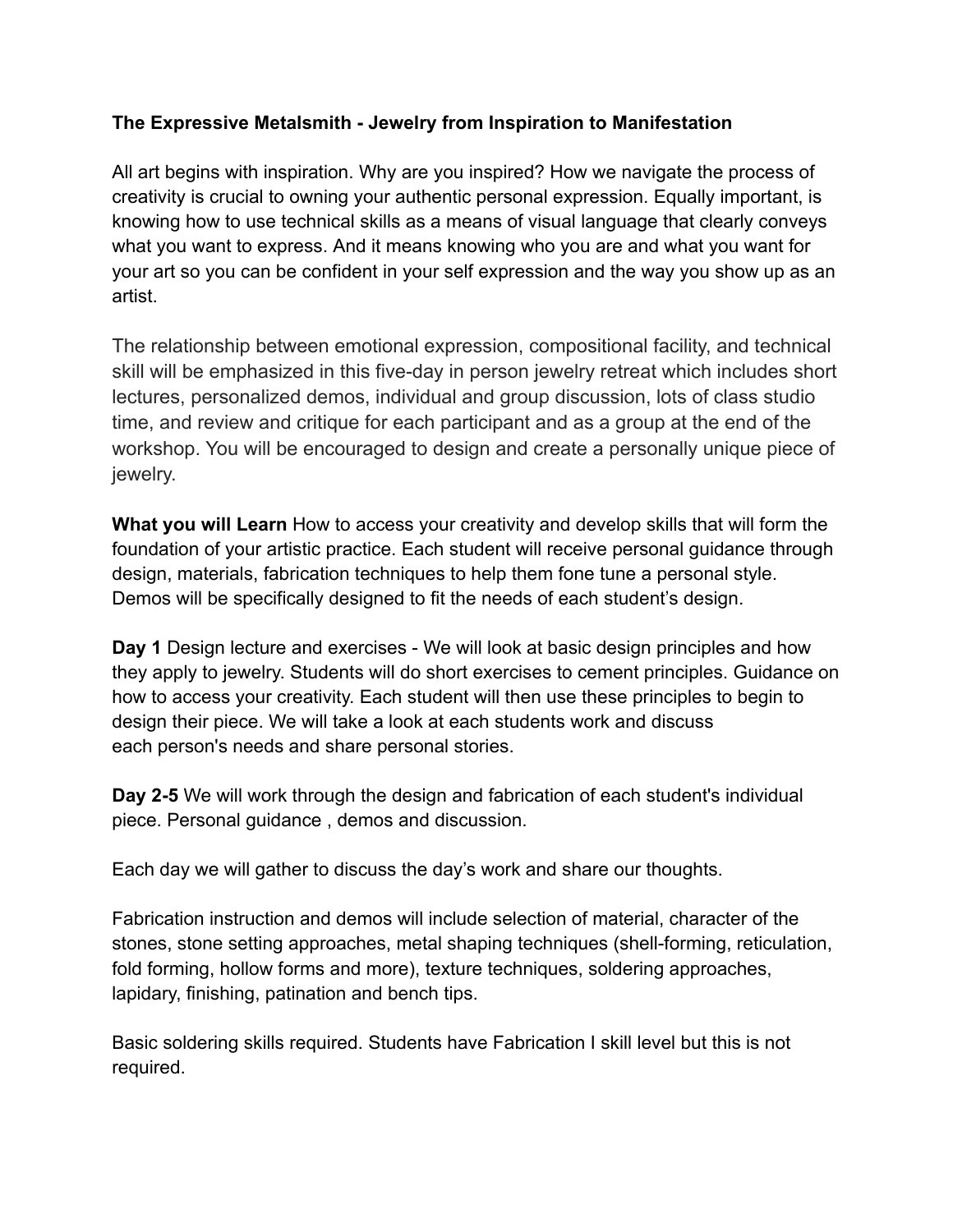## **Material List - Required**

- 1. Sketchbook ring bound White **unlined** paper only [-Link](https://bit.ly/359W2AJ)
- 2. Mechanical pencil [Link](https://www.michaels.com/zebra-m301-mechanical-pencil/M20004266.html?dwvar_M20004266_size=0.7%20mm&dwvar_M20004266_color=Black)
- 3. Black fine point drawing pen  $Link$
- 4. Eraser [Link](https://www.michaels.com/staedtler-mars-plastic-eraser/10192256.html)
- 5. Ruler Metal [Otto Frei Jeweler's ruler](https://www.ottofrei.com/Jewelers-Rule-Otto-Frei-Jewelry-Makers-Scale)
- 6. Black permanent marker [Milwaukee](https://www.homedepot.com/p/Milwaukee-Colored-Fine-Pt-Inkzall-Markers-with-Black-Fine-Point-Inkzall-Marker-8-Piece-48-22-3106-48-22-3104/319038911?source=shoppingads&locale=en-US) INKZALL Home Depot or Sharpie.
- 7. Bring an assortment of cabochons and gemstones you would like to work with.

### **Metals material list:** *You can acquire these materials whereever you wish.*

1 pc - 24g sterling silver sheet - 4"x 6" - *you can bring more if you wish, this is minimum.* 12 -18" - 26q x  $\frac{1}{8}$ " sterling silver bezel 1 pc 10g round sterling silver wire - 6" 10" - 16g half round sterling silver wire. 1 x 6" silver wire solder - hard ([Monsterslayer\)](https://www.monsterslayer.com/Metals/Solder.aspx) item #AG-SDW-75 - 1 x 6" silver wire solder - medium[\(Monsterslayer](https://www.monsterslayer.com/Metals/Solder.aspx)) item # AG-SDW-70 - 1 x 6" silver wire solder - easy [\(Monsterslayer\)](https://www.monsterslayer.com/Metals/Solder.aspx) item # AG-SDW-65 1 x 3" silver sheet solder -hard 75 ([Monsterslayer](https://www.monsterslayer.com/Metals/Solder.aspx)) Item #AG-SDS-75 REQUIRED 1x3" silver sheet solder - med 70 [\(Monsterslayer](https://www.monsterslayer.com/Metals/Solder.aspx)) Item #AG-SDS-70 REQUIRED 1x3" silver sheet solder - easy 65 [\(Monsterslayer\)](https://www.monsterslayer.com/Metals/Solder.aspx) Item #AG-SDS-65 REQUIRED

#### BASIC HAND TOOLS

- 1 x round nose pliers Durston [\(Otto](https://www.ottofrei.com/search?keywords=Durston%20pliers) Frei)
- 1 x chain nose pliers Durston [\(Otto](https://www.ottofrei.com/search?keywords=Durston%20pliers) Frei)
- 1 x flat nose pliers Druston ([Otto](https://www.ottofrei.com/search?keywords=Durston%20pliers) Frei)
- 1 x Flat/Round Pliers Thomas Mann [\(Otto](https://www.ottofrei.com/Thomas-Mann-studioFlux-Smart-Flat-Round-Plier-130mm?quantity=1&custcol_ava_item=146.TMK613&custcol_ava_incomeaccount=Tools%2C%20Books%2C%20Mach.&custcol_ava_taxcodemapping=PT118906-T&custcol_ava_pickup=F) Frei)
- 1 x snips / flush cutters Druston ([Otto](https://www.ottofrei.com/search?keywords=Durston%20pliers) Frei)
- 1 x jewelers saw ([Otto](https://www.ottofrei.com/Quick-Change-Lever-Style-Jewelers-Saw-Frame-3-75mm-Throat-Depth) Frei)
- 1 x pack saw blades -Swiss Yellow Dagger 3/0 ([Monsterslayer\)](https://www.monsterslayer.com/Pages/HandTools/HandTools.aspx) #Item **BL-DAG-30**
- 1 x burlife / bee's wax [\(Monsterslayer](https://www.monsterslayer.com/Pages/HandTools/HandTools.aspx))
- 1 x bench pin (FDJ [Tools](https://www.fdjtool.com/search/bench+pin/))
- 1 x half round hand file #2 cut [\(Otto](https://www.ottofrei.com/Glardon-Vallorbe-Half-Round-Slim-Precision-Files-LP1566?quantity=1&custcol17=15&custcol_ava_item=LP1566-6-2&custcol_ava_incomeaccount=Tools%2C%20Books%2C%20Mach.&custcol_ava_taxcodemapping=PT118906-T&custcol_ava_upccode=613548069691&custcol_ava_pickup=F&fragment=purchases&_ga=2.190488493.725166520.1646070087-1590872115.1644647293) Frei)
- 1 x Diamond file kit 150 grit [\(Otto](https://www.ottofrei.com/Economy-4-Diamond-File-Set-Of-10-10CM-150-Grit) Frei)
- 1 x set of needle files #2 cut (FDJ [Tools\)](https://www.fdjtool.com/search/Files/) or [\(Otto](https://www.ottofrei.com/Glardon-Vallorbe-Classic-Needle-File-Sets-of-6-5-1-2-14-cm-Medium) Frei)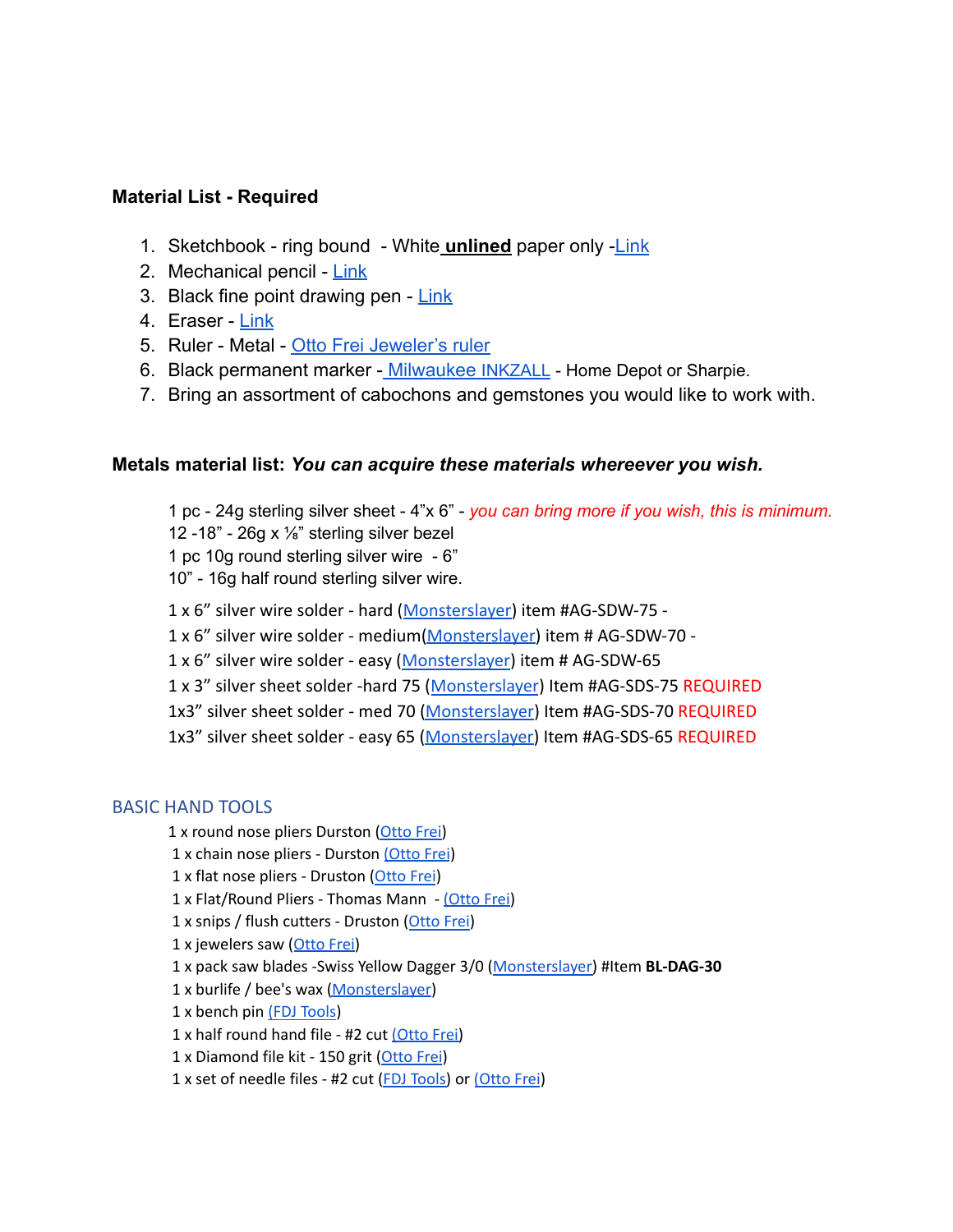#### **BASIC STUDIO SETUP**

1 x rotary tool - flex shaft (SR Motor with #30 Hand piece), micro motor, etc. [\(FDJ Tools\)](https://www.fdjtool.com/foredom-electric-mo2510-foredom-flexshaft-sr-motor.html)

- 1 x scribe [\(Amazon](https://www.amazon.com/IMT-Tungsten-Aluminium-Engraving-Replacement/dp/B06XYZVJJ6))
- 1 x steel block / steel surface ([Monsterslayer\)](https://www.monsterslayer.com/Pages/BenchToolEquip/BenchToolsEquip.aspx) #item **EQ-ANV-BB44**
- 1 x small steel ruler [\(Otto Frei Jeweler's ruler\)](https://www.ottofrei.com/Jewelers-Rule-Otto-Frei-Jewelry-Makers-Scale)
- 1 x sheet of sand paper 220 to 600 grits ([Amazon](https://www.amazon.com/Sandpaper-Assorted-Assortment-Automotive-Furniture/dp/B08LZNSNGS/ref=sr_1_4_sspa?dchild=1&keywords=sandpaper&qid=1607833598&sr=8-4-spons&psc=1&spLa=ZW5jcnlwdGVkUXVhbGlmaWVyPUEyM0I1RFAwSE9YNEk1JmVuY3J5cHRlZElkPUEwOTI4ODQyTVVaUDZYRDZMSVkzJmVuY3J5cHRlZEFkSWQ9QTAwNTE5MzRVTEpJWVVSS1NYTFEmd2lkZ2V0TmFtZT1zcF9hdGYmYWN0aW9uPWNsaWNrUmVkaXJlY3QmZG9Ob3RMb2dDbGljaz10cnVl))
- 1 x sanding sticks 80 grit 400 grit [\(Otto Frei](https://www.ottofrei.com/Emery-Stick-With-2-Emery-Strips))
- 6 x Micro Mesh Sanding Sticks -180/240 grit ( [Congress](https://www.congresstools.com/catalog/families/get-product-groups/?id=300&&categoryId=83) Tools)

#### BASIC FORMING TOOLS

- 1 x planishing hammer [\(Rio Grande\)](https://www.riogrande.com/product/fretz-mkr-401-maker-precision-planishing-hammer-1-5-oz/112986)
- 1 x ball peen hammer ([FDJ Tools\)](https://www.fdjtool.com/tools/hammers/ball-peen-hammers/)
- 1 x Delrin Hammer Raw Hide hammer [\(FDJ Tools](https://www.fdjtool.com/ha3952-delrin-dead-blow-mallet-with-flat-face-and.html))
- 1 x ring mandrel [\(Rio Grande](https://www.riogrande.com/product/durston-hardened-ring-mandrel-16/112575))
- 1 x dapping set steel & wood [\(Rio Grande](https://www.riogrande.com/product/steel-24-piece-dapping-punch-set-with-block/112929) or Rio [Grande\)](https://www.riogrande.com/product/hardwood-dapping-block-and-punch-set/112199)
- 3 6" 2"x4" pine wood cutoffs

#### BASIC TORCH SETUP

1 x Solderite™ pad / fire brick [\(FDJ Tools\)](https://www.fdjtool.com/54210s-solderite-soldering-block-6-x-6-x-3-4.html) 1 x compressed charcoal block - hard [\(Monsterslayer\)](https://www.monsterslayer.com/Pages/SolderTools/SolderTool.aspx) Item# **SO-COL-3X2** 1 x Soldering Brick - Soft - 9"x 4.5" x 2.5" - [\(Amazon](https://www.amazon.com/Insulating-Insulated-Fireplace-Accessories-Soldering/dp/B086J466CJ/ref=sr_1_2?crid=1O2YM9TX8NP7X&keywords=soft+soldering+brick&qid=1646071875&s=hi&sprefix=soft+soldering+brick%2Ctools%2C122&sr=1-2)) 1 x torch - Smith mini, Smith Handi Heet, ([Cyberweld\)](https://store.cyberweld.com/smachaou.html?utm_medium=shoppingengine&utm_source=googlebase&cvsfa=2530&cvsfe=2&cvsfhu=736d616368616f75&gclid=Cj0KCQjwoZTNBRCWARIsAOMZHmGo3ILLAysQ7X7qLBp9e2_U4EPbmKmko1gcCbTvzfN120kvAu_-5pwaAneTEALw_wcB) Note: cheapest price and comes with all 4 tips unlike the Rio version. 1 x #1 or #2 torch tip - [\(Cyberweld\)](https://store.cyberweld.com/smachaou.html?utm_medium=shoppingengine&utm_source=googlebase&cvsfa=2530&cvsfe=2&cvsfhu=736d616368616f75&gclid=Cj0KCQjwoZTNBRCWARIsAOMZHmGo3ILLAysQ7X7qLBp9e2_U4EPbmKmko1gcCbTvzfN120kvAu_-5pwaAneTEALw_wcB) 1 x striker or lighter - Automatic Electric torch lighter [\(Amazon\)](https://www.amazon.com/MidLove-Lighter-Automatic-Soldering-Portable/dp/B07PZS5QM8/ref=sr_1_2?crid=1TZVLS3ZCQ1OO&keywords=Torch+Lighter+Automatic+Ignitor+Light+Sparks+for+Soldering&qid=1646072940&sprefix=torch+lighter+automatic+ignitor+light+sparks+for+soldering%2Caps%2C103&sr=8-2) 1 x soldering pick - Titanium([Monsterslayer](https://www.monsterslayer.com/Pages/SolderTools/SolderTool.aspx)) Item#**SO-PIC-METL** 1 x 3rd hand GRS BENCHMATE [\(FDJ Tools\)](https://www.fdjtool.com/g04570-dual-third-hand-soldering-station-for-grs-b.html) 1 x cross lock tweezers - straight tip ([Monsterslayer](https://www.monsterslayer.com/Pages/SolderTools/SolderTool.aspx)) Item #**TW-SXS-WGR** 1 x Small Cross-lock tweezers 4 ¾" - Steel - Gorbet - ([Monsterslayer](https://www.monsterslayer.com/Pages/SolderTools/SolderTool.aspx)) Item #**TW-NPL-X475** 1 x paste flux ([Handi - Paste Flux - Monsterslayer\)](https://www.monsterslayer.com/Pages/SolderTools/SolderTool.aspx) Item #**FX-HDY-025** Prips - recipe will be provided.

Plastic needle tip bottle applicator for Pripps - ([Amazon\)](https://www.amazon.com/gp/product/B07M5NLBYT/ref=ppx_yo_dt_b_asin_title_o06_s00?ie=UTF8&psc=1)

Yellow Ocher powder - [\(Monsterslayer](https://www.monsterslayer.com/Pages/SolderTools/SolderTool.aspx)) Item #**FX-OCR-HOZ**

1 x copper tongs - for pickle [\(FDJ Tools\)](https://www.fdjtool.com/57052-copper-tongs-with-curved-tips.html)

1 x pickle - Sparex or ProPickle ([FDJ Tools](https://www.fdjtool.com/tools/pickling/) )

1 x crock pot or lidded glass container - for pickle ([Amazon](https://www.amazon.com/MST-250XS-Electric-Adjustable-Dishwasher-Stainless/dp/B008GS8R3K/ref=sr_1_4?dchild=1&keywords=small+crockpot&qid=1605047658&s=home-garden&sr=1-4))